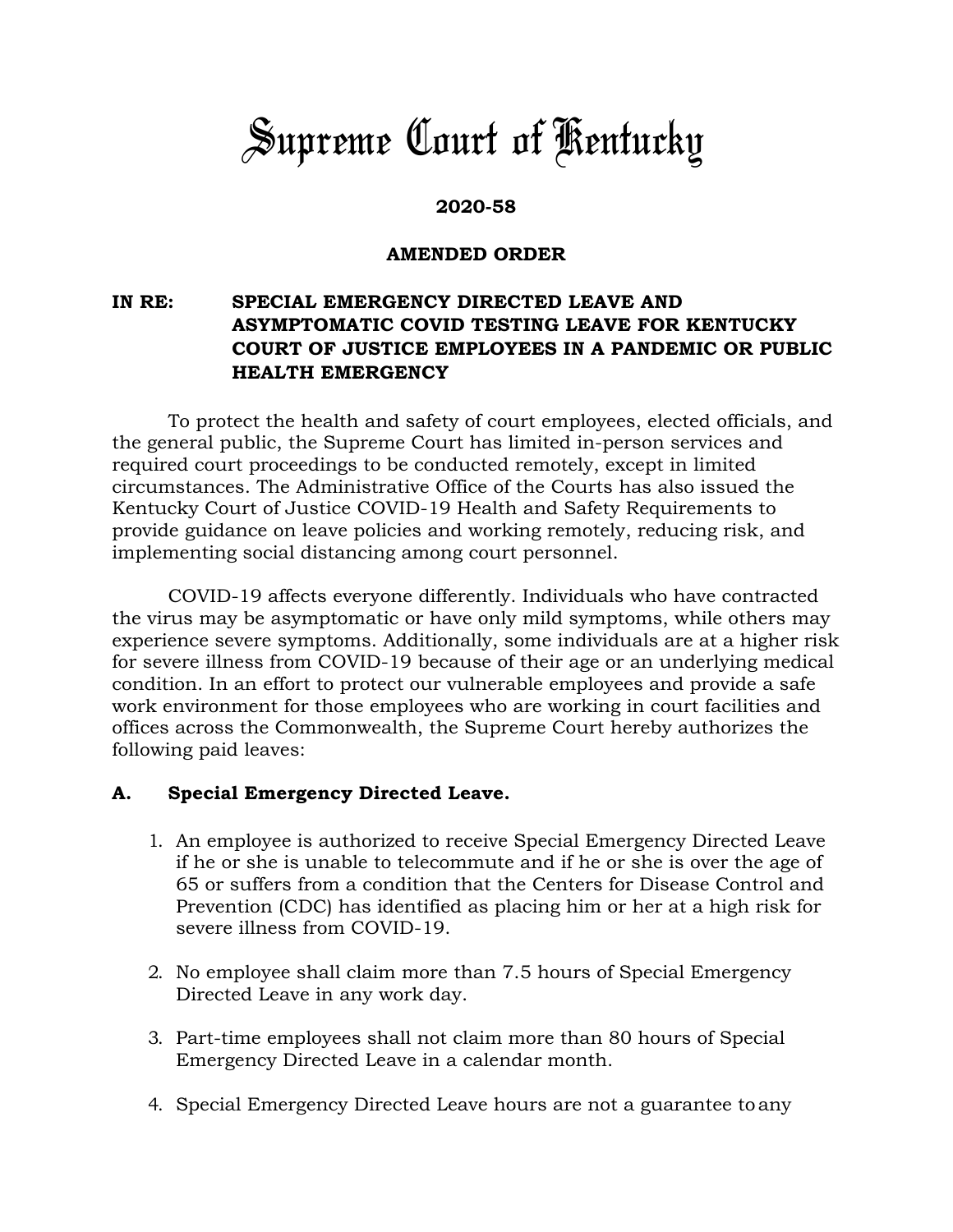employee.

- 5. A full-time employee approved for Special Emergency Directed Leave who does not have at least 100 work hours and/or other paid leave in a month will still receive health benefits and continue to accrue sick leave and months of service but will not accrue annual leave.
- 6. Requests for Special Emergency Directed Leave must be submitted to the AOC Department of Human Resources for approval.
- 7. Employees approved to use Special Emergency Directed Leave must observe and strictly follow all restrictions and orders issued by the Governor during the State of Emergency, including but not limited to restrictions on travel, social distancing and isolation or quarantine. Failure to follow these restrictions and orders may result in loss of the Special Emergency Directed Leave and any resulting pay and benefit for any previously approved absence from work.

# **B. Asymptomatic COVID-19 Testing Leave**

- 1. An employee is eligible to claim COVID-19 Testing Leave if he or she:
	- a. Is asymptomatic and work some hours in-office each week;
	- b. Is scheduled to and actually works the day that the testing is obtained;
	- c. Obtains prior approval from his or her appointing authority if testing is obtained during scheduled work hours; and
	- d. Has not previously claimed COVID-19 Testing Leave during that calendar month.
- 2. An eligible employee may receive up to two hours of paid leave to obtain a COVID-19 test once during a calendar month, through December 2020, if he or she provides documentation of the testing to his or her appointing authority during the pay period in which the leave is claimed.
- 3. The appointing authority may specify the time in which the eligible employee is approved to be absent from work to obtain a COVID-19 test.
- 4. Eligible employees will be credited with compensatory time for any unused testing leave or if he or she does not miss any work hours.